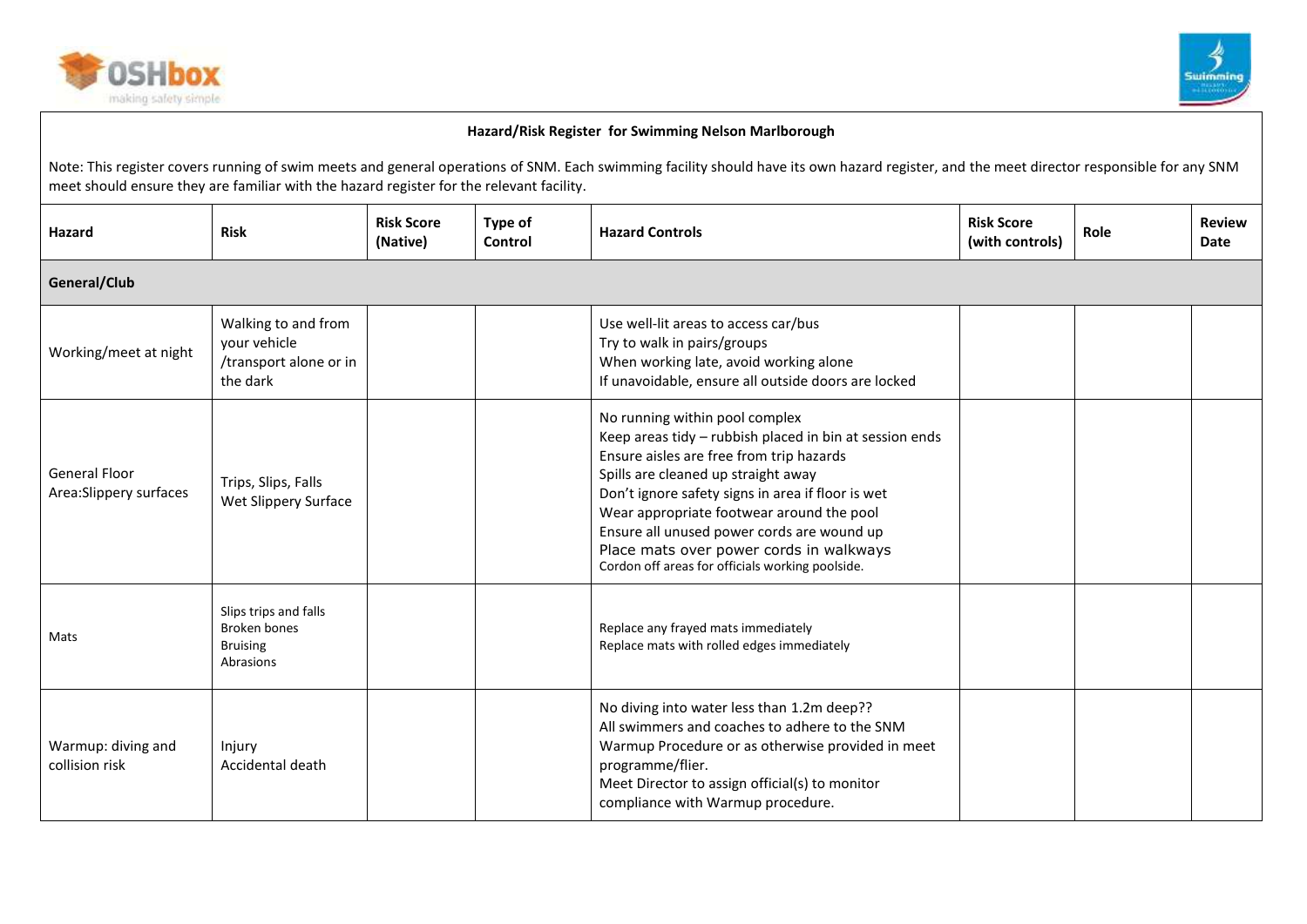



| Hazard                                     | <b>Risk</b>                                                                                        | <b>Risk Score</b><br>(Native) | Type of<br>Control | <b>Hazard Controls</b>                                                                                                                                                                                                                                    | <b>Risk Score</b><br>(with controls) | Role | <b>Review</b><br><b>Date</b> |
|--------------------------------------------|----------------------------------------------------------------------------------------------------|-------------------------------|--------------------|-----------------------------------------------------------------------------------------------------------------------------------------------------------------------------------------------------------------------------------------------------------|--------------------------------------|------|------------------------------|
| <b>General Emergencies</b>                 | Injury<br>Accidental death                                                                         |                               |                    | Emergency procedures in meet flier<br>Meet Director or Referee to provide H&S briefing to<br>coaches/team managers before meet commences                                                                                                                  |                                      |      |                              |
| <b>Hazardous Substances</b>                | <b>Burns</b><br>Injuries<br><b>Skin Conditions</b><br>Poison<br><b>Respiratory Illness</b>         |                               |                    | Team Manager to report any occasions and "close<br>calls" of these incidents to Meet Director at swim<br>meet. If occurring at training, coach to report to Facility<br>Manager and to Club committee.                                                    |                                      |      |                              |
| Mobile phones                              | Inattention to safety<br>Accidental death                                                          |                               |                    | No mobile phones used by officials when meet in<br>progress. Let calls go to answerphone and call back                                                                                                                                                    |                                      |      |                              |
| Emergency<br>Management<br>Fire/earthquake | Crushing<br><b>Bruising</b><br>Broken bones<br>Abrasions &<br>Lacerations<br><b>Burns</b><br>Death |                               |                    | Safety briefing at beginning of meet<br>Team Managers and coaches assist pool staff with safe<br>evacuation of swimmers.<br>Follow instructions of pool staff in case of emergency<br>All participants must be aware of exits                             |                                      |      |                              |
| Weather<br>Outdoor Pools                   | <b>Bruising</b><br><b>Broken bones</b><br>Abrasions &<br>Lacerations<br>Slips and falls            |                               |                    | No running<br>Observe and obey signage in wet areas, slippery areas /<br>icy areas<br>Adequate lighting on when minimal light<br>If teaching outside - be aware of weather conditions.<br>Stop if severe rain, winds, thunder or lightening is<br>present |                                      |      |                              |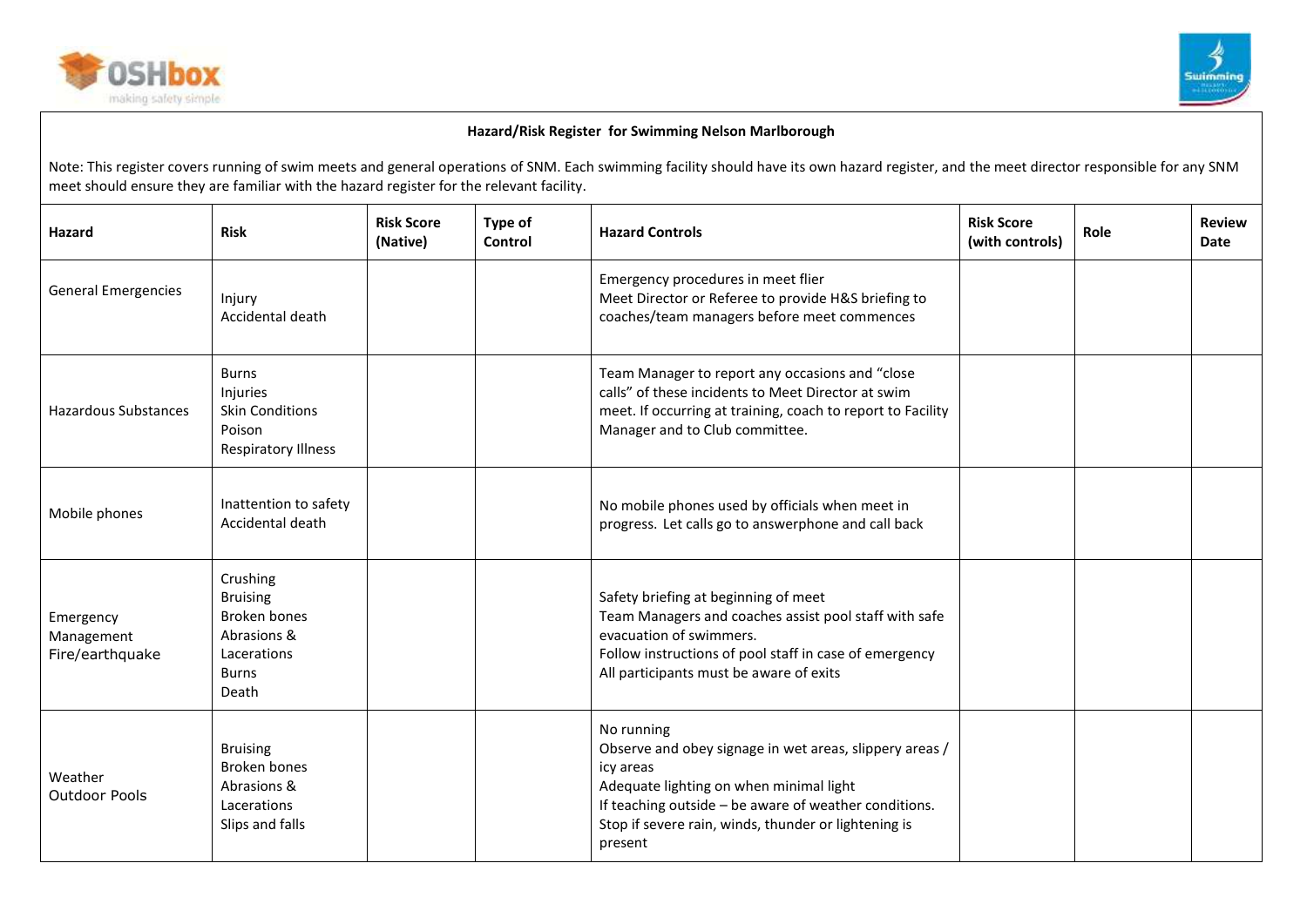



| Hazard                                             | <b>Risk</b>                                                                         | <b>Risk Score</b><br>(Native) | Type of<br>Control | <b>Hazard Controls</b>                                                                                                                                                                                                                                                                                                                                                      | <b>Risk Score</b><br>(with controls) | Role | <b>Review</b><br>Date |
|----------------------------------------------------|-------------------------------------------------------------------------------------|-------------------------------|--------------------|-----------------------------------------------------------------------------------------------------------------------------------------------------------------------------------------------------------------------------------------------------------------------------------------------------------------------------------------------------------------------------|--------------------------------------|------|-----------------------|
| <b>Environmental Safety</b><br>(Water/Waste Water) | Illness, Infections                                                                 |                               |                    | Report any illnesses immediately if suspected water<br>borne illness.                                                                                                                                                                                                                                                                                                       |                                      |      |                       |
| Hygiene                                            | Illness, Infections                                                                 |                               |                    | Ensure appropriate goggles, hats/caps are worn<br>Report any chemical reactions occurring during or after<br>swimming                                                                                                                                                                                                                                                       |                                      |      |                       |
| <b>Medical Emergency</b>                           | Untreated injuries<br>Uncontrolled<br>bleeding<br>Loss of consciousness<br>Drowning |                               |                    | Report any injury immediately to pool staff<br>Provide First Aid kit to all teams attending away meets<br>Meet Director to get copy of incident report from pool<br>staff and forward to H&S SNM when completed.<br>Injuries requiring first aid should be logged in the<br>accident register with SNM.<br>Refer to Health and Safety manual for full incident<br>procedure |                                      |      |                       |
| <b>Manual Handling</b>                             | Sprains and Strains                                                                 |                               |                    | Ensure correct lifting techniques are used                                                                                                                                                                                                                                                                                                                                  |                                      |      |                       |
| Sunburn<br>Outdoor pools                           | Sunburn<br><b>Skin Cancer</b><br>Dehydration<br><b>Headaches</b><br>Sore Eyes       |                               |                    | Wear sun glasses<br>Wear SPF30 at all times when in sun<br>Wear Sunhat and cover up arms and legs where<br>possible<br>Drink water regularly                                                                                                                                                                                                                                |                                      |      |                       |
| <b>Excessive yelling</b>                           | Vocal difficulties                                                                  |                               |                    | Use microphone if present<br>Talk in small groups<br>Use visual signs and whistles                                                                                                                                                                                                                                                                                          |                                      |      |                       |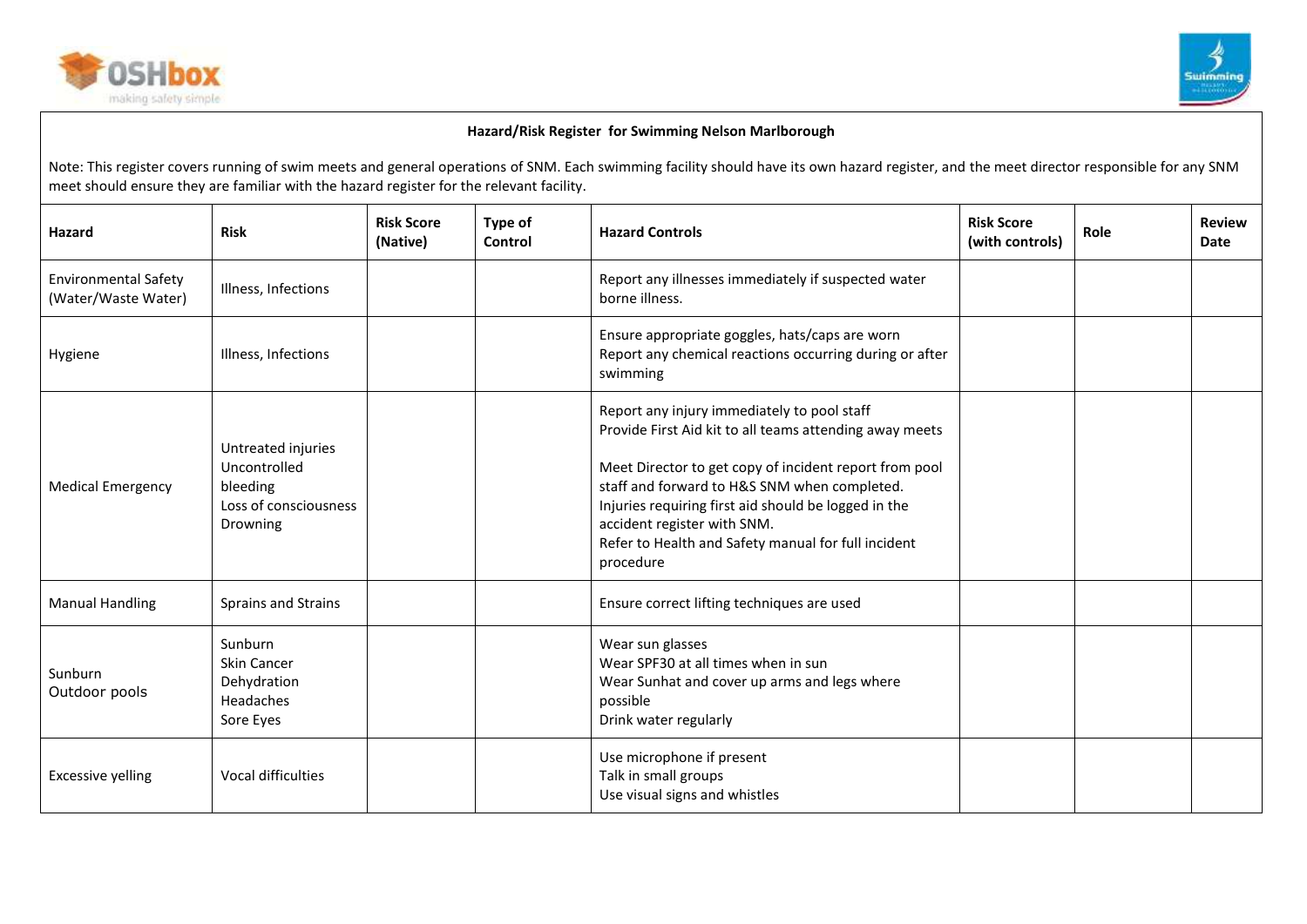



| <b>Hazard</b>           | <b>Risk</b>     | <b>Risk Score</b><br>(Native) | Type of<br>Control | <b>Hazard Controls</b>                                                                                                                                                                                                                                                                                                                                                                     | <b>Risk Score</b><br>(with controls) | Role               | <b>Review</b><br><b>Date</b> |
|-------------------------|-----------------|-------------------------------|--------------------|--------------------------------------------------------------------------------------------------------------------------------------------------------------------------------------------------------------------------------------------------------------------------------------------------------------------------------------------------------------------------------------------|--------------------------------------|--------------------|------------------------------|
| <b>Electrical leads</b> | Electrocution   |                               |                    | Do not use any appliances with faulty or frayed leads<br>Do not use appliances in wet or damp conditions<br>without RCD or transformers<br>Establish good housekeeping procedures<br>Cords should not exceed 50m in length<br>Ensure club leads are checked and tagged in<br>accordance with NZS AS/NZS 3760:2010<br>All electrical work to be carried out by an authorised<br>electrician |                                      |                    |                              |
| Club owned equipment    | Serious Harm    |                               |                    | Ensure Safe Operating Procedures are written up for<br>timing gear<br>Only trained personnel to setup<br>Ensure regular maintenance checks                                                                                                                                                                                                                                                 |                                      |                    |                              |
| <b>Entering Sites</b>   | Unknown hazards |                               |                    | Hosting region or club to meet with CLM or Stadium to<br>ensure hazards have been identified and information<br>diseminated to relevant persons.                                                                                                                                                                                                                                           | <b>Entering Sites</b>                | Unknown<br>hazards |                              |
| Insert another event    |                 |                               |                    |                                                                                                                                                                                                                                                                                                                                                                                            |                                      |                    |                              |
|                         |                 |                               |                    |                                                                                                                                                                                                                                                                                                                                                                                            |                                      |                    |                              |
|                         |                 |                               |                    |                                                                                                                                                                                                                                                                                                                                                                                            |                                      |                    |                              |
|                         |                 |                               |                    |                                                                                                                                                                                                                                                                                                                                                                                            |                                      |                    |                              |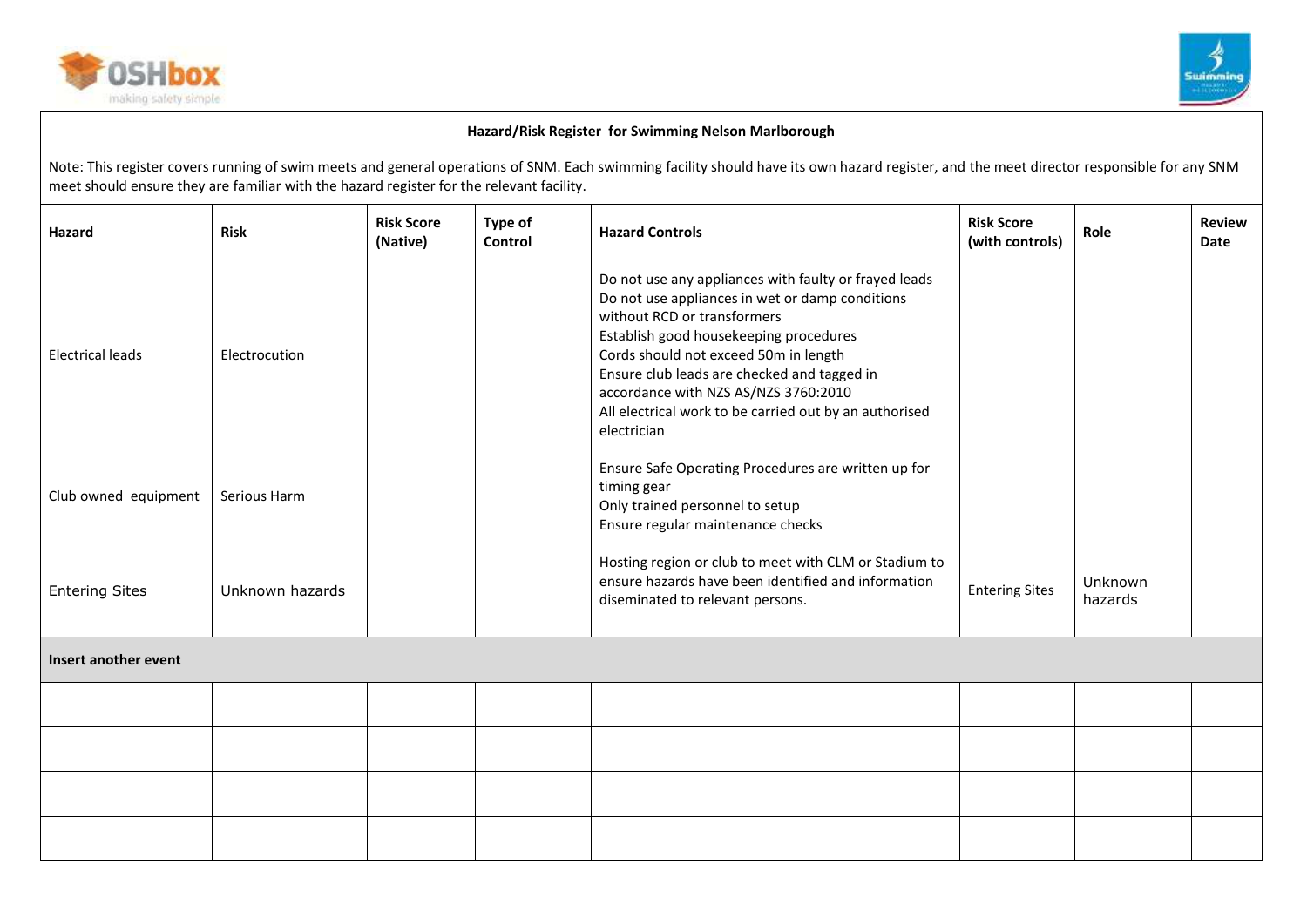



Note: This register covers running of swim meets and general operations of SNM. Each swimming facility should have its own hazard register, and the meet director responsible for any SNM meet should ensure they are familiar with the hazard register for the relevant facility.

| Hazard                                                                                                                                                                                        | <b>Risk</b> | <b>Risk Score</b><br>(Native) | <b>Type of</b><br>Control | <b>Hazard Controls</b> | <b>Risk Score</b><br>(with controls) | Role | <b>Review</b><br>Date |
|-----------------------------------------------------------------------------------------------------------------------------------------------------------------------------------------------|-------------|-------------------------------|---------------------------|------------------------|--------------------------------------|------|-----------------------|
|                                                                                                                                                                                               |             |                               |                           |                        |                                      |      |                       |
| The above hazards are by no mean an exhaustive list and we suggest that you should always ensure you are using the latest guidelines and safety instructions by visiting the Worksafe website |             |                               |                           |                        |                                      |      |                       |

# **Risk Rating Table**

|                      | <b>Seriousness</b>          |                                       |                              |                              |  |  |  |  |  |  |
|----------------------|-----------------------------|---------------------------------------|------------------------------|------------------------------|--|--|--|--|--|--|
| <b>Likelihood</b>    | Negligible<br>(no injuries) | Minor/Moderate<br>(first aid/medical) | High<br>(extensive injuries) | Catastrophic<br>(fatalities) |  |  |  |  |  |  |
| Very likely          | <b>High</b>                 | <b>Extreme</b>                        | Extreme                      | Extreme                      |  |  |  |  |  |  |
| Likely               | Moderate                    | <b>High</b>                           | <b>Extreme</b>               | <b>Extreme</b>               |  |  |  |  |  |  |
| Possible             | Low                         | <b>High</b>                           | Extreme                      | Extreme                      |  |  |  |  |  |  |
| Unlikely             | Low                         | Moderate                              | <b>High</b>                  | Extreme                      |  |  |  |  |  |  |
| Very Unlikely (rare) | Low                         | Moderate                              | <b>High</b>                  | <b>High</b>                  |  |  |  |  |  |  |